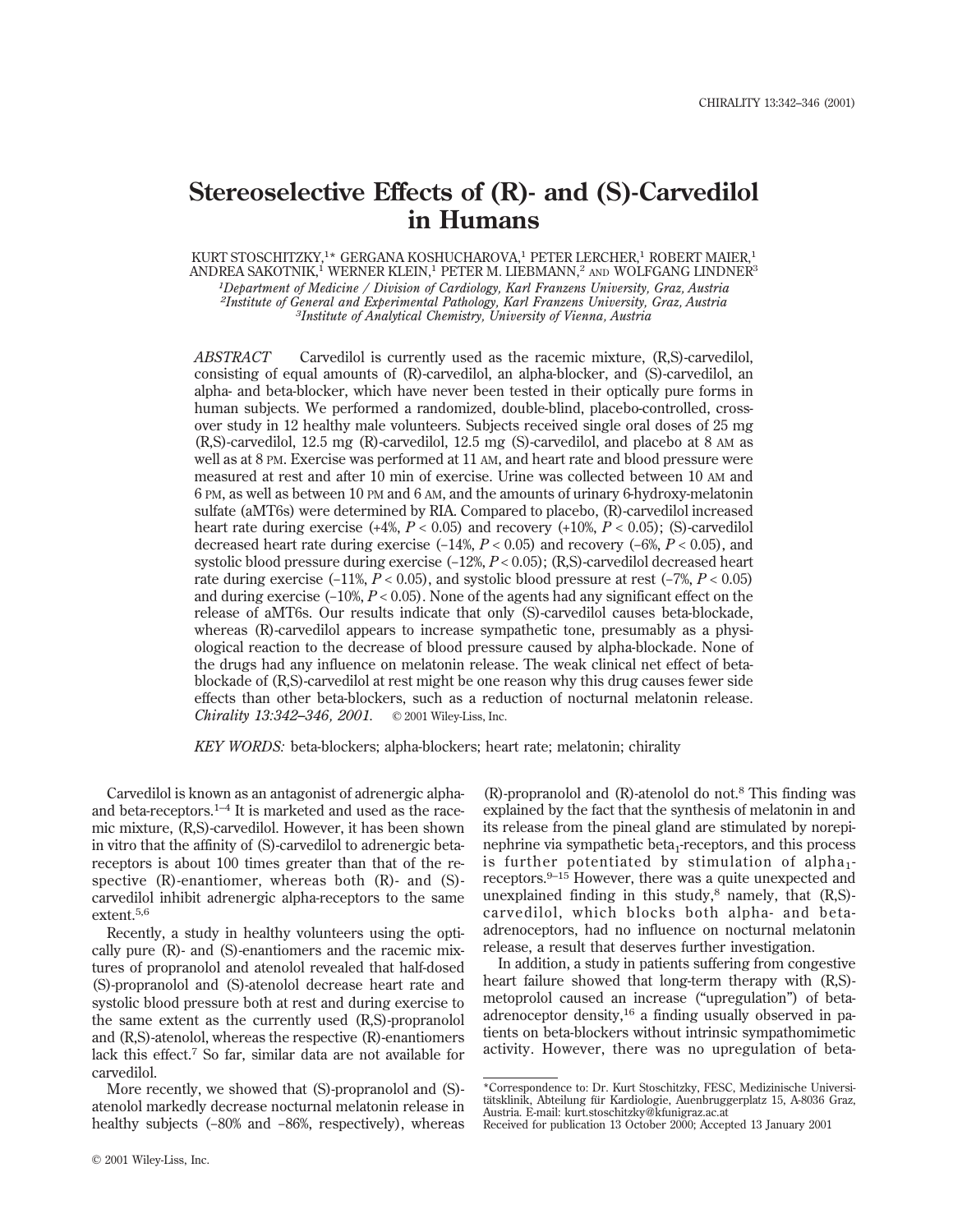receptor density with  $(R, S)$ -carvedilol.<sup>16</sup> This finding also remained unexplained and merits further investigation.

The present randomized, double-blind, placebocontrolled, crossover study was performed in order to address these unresolved issues. Twelve healthy male volunteers received single oral doses of 25 mg (R,S)-carvedilol, 12.5 mg (R)-carvedilol, 12.5 mg (S)-carvedilol, and placebo at 8 AM and 8 PM. Exercise was performed at 11 AM and heart rate and blood pressure were measured at rest, during exercise, and after 15 min of recovery in order to determine clinically relevant alpha- and beta-blockade.

Furthermore, urine was collected during the daytime (10 AM to 6 PM) and at night (10 PM to 6 AM), and urinary 6-hydroxy-melatonin sulfate (aMT6s, the main metabolite of melatonin, which is almost completely eliminated in urine) was determined in order to investigate the influence of the stereoisomers of carvedilol on daytime and nocturnal melatonin release.

## **MATERIALS AND METHODS Study Protocol**

Twelve healthy male volunteers (all of the CYP2D6 extensive metabolizer phenotype) were included in the study. They entered the laboratory at 7:30 AM following an overnight fast and remained fasted until the end of the first examination at 11:30 AM. All beverages containing caffeine or alcohol were strictly forbidden between 8 PM the day before until 6 AM the day after. At intervals of 1 week, subjects received single oral doses of 25 mg (R,S) carvedilol, 12.5 mg (R)-carvedilol, 12.5 mg (S)-carvedilol, and placebo at 8 AM and 8 PM according to a randomized, double-blind, placebo-controlled, crossover protocol. After adaptation of subjects to the apparatus, heart rate (by continuous ECG monitoring) and blood pressure (by sphygmomanometry) were measured at rest in a sitting position at 11 AM, then exercise (80% of mean individual work load) was performed over 10 min using a bicycle ergometer. Heart rate and blood pressure were determined during the last minute of exercise, then subjects remained rested for 15 min in a supine position. Heart rate and blood pressure were measured again during the last minute of this period of recovery.

Total urine was collected between 10 AM and 6 PM as well as between 10 PM and 6 AM and quality of sleep was assessed with a questionnaire.

The investigation described above was repeated at intervals of 7 days with 25 mg (R,S)-carvedilol, 12.5 mg (R) carvedilol, 12.5 mg (S)-carvedilol, and placebo given according to a randomized, double-blind, crossover protocol. All investigations were performed according to the current laws of Austria and the study was approved by the Ethics Committee of the Medical Faculty of the Karl Franzens University, Graz, Austria

#### **Materials**

(R,S)-carvedilol (an exact 50:50 mixture of (R)- and (S) carvedilol), optically pure (R)-carvedilol, and optically pure (S)-carvedilol were supplied by Hoffmann-La Roche (Basel, Switzerland). The pharmaceutical formulations (hard gelatin capsules) containing 25 mg (R,S)-carvedilol, 12.5 mg (R)-carvedilol, 12.5 mg (S)-carvedilol, or placebo, together with mannitol and carbosil as auxiliary materials, were prepared according to the specifications of the European Pharmacopoeia at the Institute of Pharmaceutical Technology, Karl Franzens University, Graz, Austria.

### **Analysis of 6-Hydroxy-melatonin Sulfate (aMT6s) in Urine**

Urinary aMT6s was determined according to the method of Arendt et al.<sup>17</sup> with a commercially available RIA kit (Stockgrand, Guildford, UK) using an iodinated tracer. The intra- and interassay coefficients of variation were 4% and 7%, respectively.

#### **Data Analysis**

Results are given as arithmetic means  $\pm$  1 SD unless otherwise indicated. Significances of differences were calculated by repeated measures ANOVA (Friedman's Repeated Measures ANOVA on Ranks when applicable) and Student-Newman-Keuls test was used for posthoc testing. A *P*-value < 0.05 was considered statistically significant.

#### **RESULTS**

Effects of the drugs on hemodynamic parameters and aMT6s in urine are listed in Table 1, effects on heart rate are displayed in Figure 1. Compared to placebo, (R) carvedilol increased heart rate during exercise  $(+4 \pm 2\%)$  $P < 0.05$ ) and recovery  $(+10 \pm 3\%, P < 0.05)$  with no effect on any of the other parameters. (S)-carvedilol decreased heart rate during exercise (−14 ± 4%, *P* < 0.05) and systolic blood pressure during exercise (−12 ± 3%, *P* < 0.05) with no effect on any of the other parameters. (R,S)-carvedilol decreased heart rate during exercise (−11 ± 3%, *P* < 0.05), and systolic blood pressure at rest  $(-7 \pm 3\%, P < 0.05)$  and during exercise  $(-10 \pm 3\%, P < 0.05)$  with no effect on any of the other parameters. None of the drugs significantly affected daytime or nocturnal release of aMT6s or quality of sleep.

#### **DISCUSSION**

Our findings indicate that currently used (R,S)-carvedilol and half the dose optically pure (S)-carvedilol decrease heart rate during exercise to the same extent, thus indicating that only (S)-, but not (R)-, carvedilol causes betablockade in humans when the drugs are given in clinical doses. These data obtained in healthy subjects are in good accordance with results from in vitro studies showing that the beta-blocking potency of (S)-carvedilol is about 100 fold greater than that of  $(R)$ -carvedilol.<sup>5,6</sup> In addition, the results with (R)-, (S)-, and (R,S)-carvedilol in the present study correspond well with those found with (R)-, (S)-, and (R,S)-propranolol, as well as with those obtained with (R)-, (S)-, and (R,S)-atenolol in a human study using a similar protocol.<sup>7</sup> However, the reduction of heart rate during exercise in the present study caused by 25 mg (R,S) carvedilol and 12.5 mg (S)-carvedilol (−11% and −14%, respectively) appeared somewhat lower than that obtained with 80 mg (R,S)-propranolol and 40 mg (S)-propranolol (−19% in both cases) and 100 mg (R,S)-atenolol and 50 mg (S)-atenolol (−23% in both cases).<sup>7</sup> Thus, clinically recommended doses of (R,S)-carvedilol appear to cause some-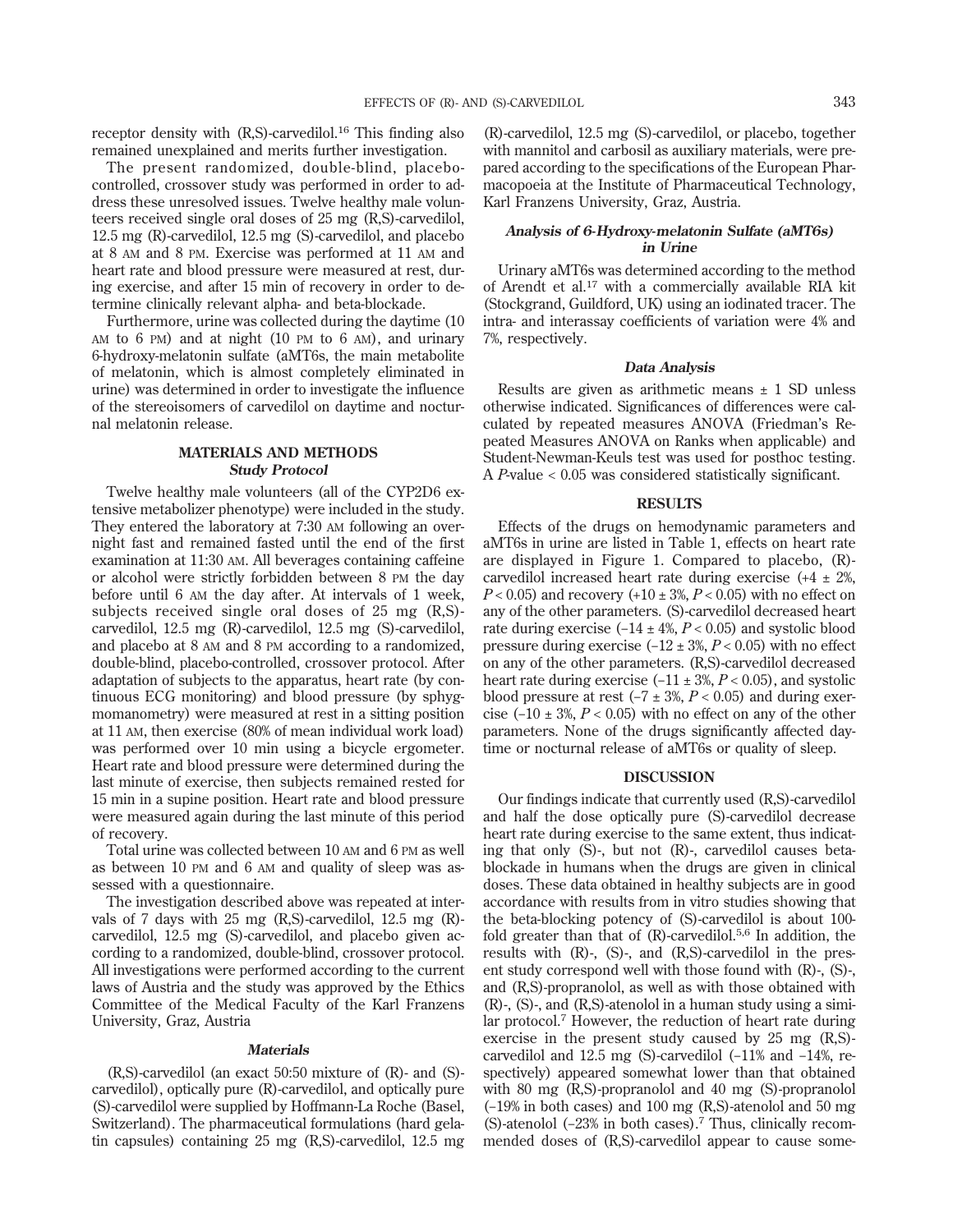|                                              | Placebo       | $12.5 \text{ mg}$<br>(R)-carvedilol | $12.5 \text{ mg}$<br>(S)-carvedilol | $25 \text{ mg}$<br>(R,S)-carvedilol |
|----------------------------------------------|---------------|-------------------------------------|-------------------------------------|-------------------------------------|
| Heart rate at rest (n.s.)                    | $56 \pm 8$    | $61 \pm 7$                          | $56 \pm 11$                         | $56 \pm 8$                          |
| Systolic BP at rest $(p = 0.002)$            | $116 \pm 10$  | n.s.<br>$114 \pm 6$                 | n.s.<br>$113 \pm 9$                 | n.s.<br>$108 \pm 8$                 |
|                                              |               | n.s.                                | n.s.                                | p < 0.05                            |
| Diastolic BP at rest (n.s.)                  | $78 \pm 6$    | $77 \pm 5$                          | $78 \pm 8$                          | $75 \pm 6$                          |
| Heart rate during exercise $(p < 0.001)$     | $143 \pm 14$  | n.s.<br>$149 \pm 16$<br>p < 0.05    | n.s.<br>$124 \pm 12$<br>p < 0.05    | n.s.<br>$127 \pm 14$<br>p < 0.05    |
| Systolic BP during exercise $(p < 0.001)$    | $172 \pm 23$  | $169 \pm 24$<br>n.s.                | $152 \pm 22$<br>p < 0.05            | $155 \pm 23$<br>p < 0.05            |
| Diastolic BP during exercise (n.s.)          | $71 \pm 7$    | $68 \pm 7$                          | $67 \pm 7$                          | $67 \pm 5$                          |
| Heart rate during recovery ( $p < 0.001$ )   | $72 \pm 7$    | n.s.<br>$78 \pm 9$<br>p < 0.05      | n.s.<br>$67 \pm 11$<br>n.s.         | n.s.<br>$71 \pm 10$<br>n.s.         |
| Systolic BP during recovery ( $p = 0.005$ )  | $113 \pm 7$   | $112 \pm 6$                         | $108 \pm 6$                         | $107 \pm 4$                         |
| Diastolic BP during recovery ( $p = 0.015$ ) | $78 \pm 5$    | n.s.<br>$79 \pm 5$                  | p < 0.05<br>$75 \pm 5$              | p < 0.05<br>$75 \pm 6$              |
| aMT6s in daytime urine (n.s.)                | $4.3 \pm 1.8$ | n.s.<br>$3.8 \pm 1.4$               | n.s.<br>$3.2 \pm 1.7$               | n.s.<br>$4.1 \pm 1.9$               |
| aMT6s in nocturnal urine (n.s.)              | $29 \pm 16$   | n.s.<br>$36 \pm 34$                 | n.s.<br>$27 \pm 19$                 | n.s.<br>$25 \pm 14$                 |
|                                              |               | n.s.                                | n.s.                                | n.s.                                |

**TABLE 1. Results obtained 3 h after oral administration of placebo, 12.5 mg (R)-carvedilol, 12.5 mg (S)-carvedilol, and 25 mg (R,S)-carvedilol**

Heart rate, beats/min; systolic and diastolic blood pressure (BP), mmHg.

Total amounts of 6-sulfatoxy melatonin (aMT6s) (µg) in daytime (10 AM–6 PM) and nocturnal urine (10 PM–6 AM).

Means ± 1 SD; n = 12. Significances of differences within groups were calculated by repeated measures ANOVA (Friedman's Repeated Measures ANOVA on Ranks when applicable) and post-hoc analyses from placebo by Student-Newman-Keuls test.

what weaker clinical effects resulting from blockade of beta-adrenoceptors than those of (R,S)-propranolol and (R,S)-atenolol. However, it has to be emphasized that this finding refers only to the pure beta-blocking effects, but not the overall effects, of these drugs. The weaker betablocking effects of (R,S)-carvedilol might also be the reason for the lesser side effects resulting from beta-blockade despite the fact that (R,S)-carvedilol is a nonselective betaadrenergic antagonist.1–4



**Fig. 1.** Heart rate obtained at rest, after 10 min of exercise, and after 15 of recovery, starting 3 h after oral administration of placebo, 12.5 mg (R)-carvedilol, 12.5 mg (S)-carvedilol and 25 mg (R,S)-carvedilol, respec-tively. Bars = SD; \**P* < 0.05.

On the other hand, heart rate was slightly increased by (R)-carvedilol during exercise as well as after 15 min of recovery. This rise in heart rate most likely may be caused by an increase of sympathetic tone as a physiological reaction to vasodilation resulting from the alpha-blocking effect of (R)-carvedilol. Since both (R)- and (S)-carvedilol have been shown to be effective antagonists of adrenergic alpha-receptors,5,6 this reflex increase of sympathetic tone might be one reason why both (S)- and (R,S)-carvedilol failed to cause a significant decrease of heart rate at rest and during recovery in the present study. However, there may be several competing factors that might account for the lack of effect of (S)- and (R,S)-carvedilol on heart rate at rest, including the lack of inverse antagonist activity shown with  $(R, S)$ -carvedilol<sup>18,19</sup> and the low sympathetic tone at rest in the present study performed in healthy subjects. Furthermore, intrinsic sympathomimetic activity (ISA) might hinder a decreasing effect of (S)- and (R,S) carvedilol on heart rate at rest. However, (R,S)-carvedilol was shown to lack ISA.4,18 In addition, it has to be emphasized that our data were obtained in healthy volunteers following oral administration of single doses of the drugs, and greater beta-blocking effects might possible be expected when long-term treatment with the drugs is performed in patients with a higher sympathetic tone at rest. On the other hand, both (R,S)-carvedilol and half-dosed optically pure (S)-carvedilol decreased heart rate during exercise to approximately the same extent. Perhaps the increase of sympathetic tone caused by vasodilation result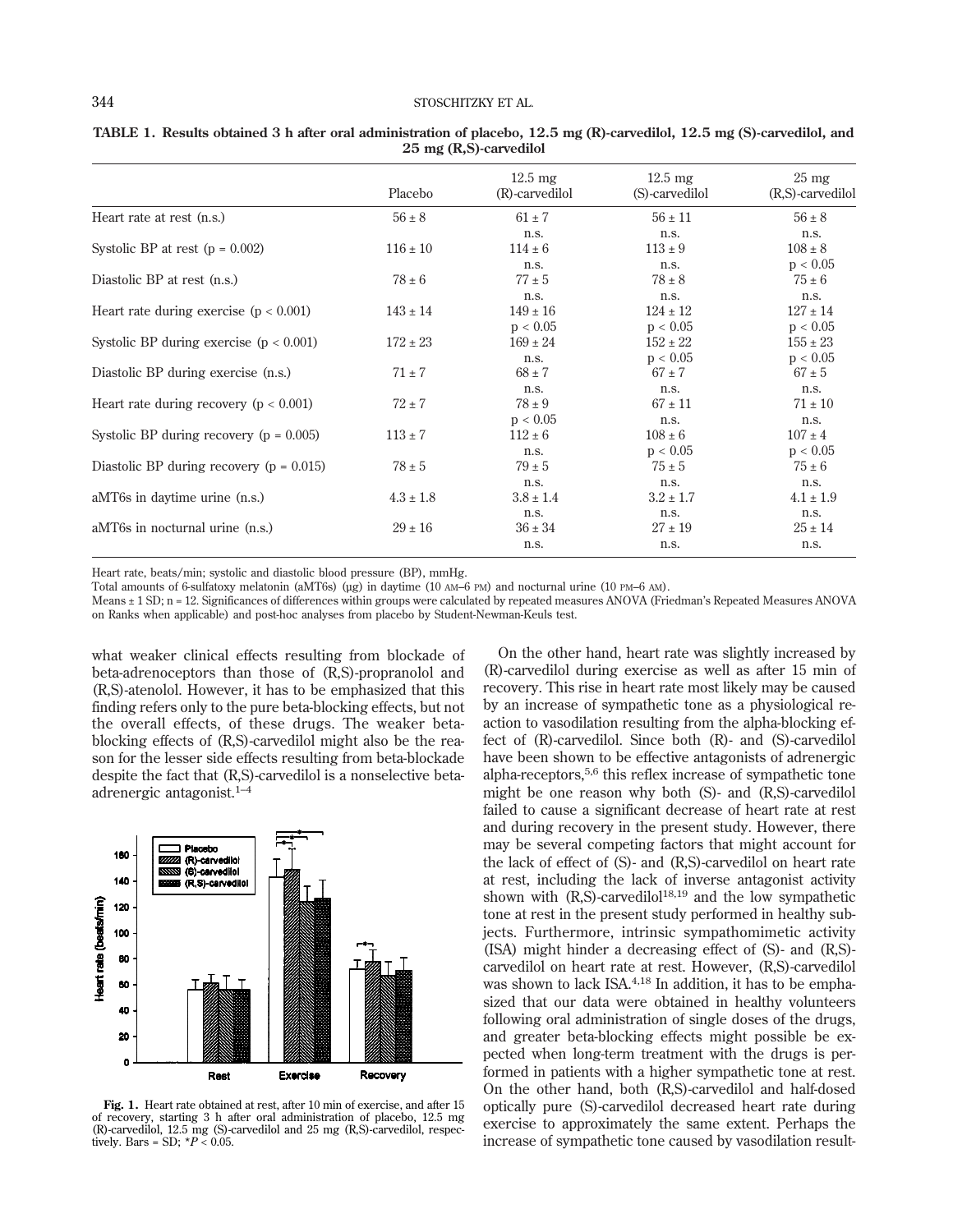ing from the alpha-blocking effects of both (R)- and (S) carvedilol is high enough to counteract the blockade of beta-adrenoceptors in healthy subjects at rest. However, during the pronounced stimulation of beta-adrenoceptors during exercise this slight increase of sympathetic tone is no longer detectable when (S)- or (R,S)-carvedilol are given.

Our finding that racemic (R,S)-carvedilol decreased heart rate only during exercise but not at rest is in contrast to data obtained after long-term therapy with (R,S) carvedilol in patients with myocardial infarction<sup>20</sup> or congestive heart failure,  $^{16}$  where  $(R, S)$ -carvedilol significantly decreased overall heart rate. In addition, a recent trial in patients suffering from dilated cardiomyopathy showed that resting heart rate in patients on long-term treatment with 74  $\pm$  6 mg (R,S)-carvedilol was as low as with 142  $\pm$  11 mg (R,S)-metoprolol, a beta-blocker without intrinsic sympathomimetic activity and without additional alphablocking effects. $21$  On the other hand, intravenous singledose administration of  $(R, S)$ -carvedilol in healthy subjects<sup>2</sup> led to a pronounced transient increase in heart rate, whereas (R,S)-carvedilol markedly suppressed isoproterenol-induced increase in heart rate. These findings are in good accordance with our present results showing a smaller increase in heart rate during exercise with (R,S) and (S)-carvedilol compared to (R)-carvedilol and placebo. The finding that (R,S)-carvedilol decreased heart rate at rest only in patients with myocardial infarction or congestive heart failure after long-term treatment but not in healthy subjects after single-dose administration might be explained by the fact that patients with myocardial infarction or congestive heart failure usually have a higher sympathetic tone at rest than healthy volunteers, thus being permanently exposed to elevated sympathetic tone. Furthermore, metabolites with beta-blocking effects might account for the higher beta-blocking potency of (R,S) carvedilol during long-term treatment compared to singledose administration.<sup>4</sup>

Neither optically pure (R)- nor (S)-carvedilol nor racemic (R,S)-carvedilol had any significant influence on diurnal or nocturnal melatonin release in our study. Melatonin, the main product of the pineal gland, is synthesized and released mainly at night. This process is stimulated predominantly via adrenergic beta<sub>1</sub>-receptors, with some additional effects of adrenergic alpha-receptors.<sup>22</sup> Therefore, we determined daytime melatonin release in order to investigate a possible direct stimulating effect of one of the carvedilol enantiomers. However, our results exclude this possibility since we observed no change of melatonin release compared to placebo. On the other hand, nocturnal melatonin release also remained unaffected by (S)- and (R,S) carvedilol, suggesting a weak net clinical beta-blocking effect at night, i.e., at rest, in healthy subjects. In contrast, (R)-carvedilol showed a slight but nonsignificant tendency to increase nocturnal melatonin release (+24%, n.s.): as with the increase of heart rate during recovery, this finding might best be explained by a slight increase of sympathetic tone resulting from vasodilation caused by the alphablocking effects of (R)-carvedilol and causing an increased stimulation of melatonin release.

A further explanation of these effects might be an intrinsic sympathomimetic activity (ISA) of (R)- and (S) carvedilol. However, it has been repeatedly shown that racemic (R,S)-carvedilol lacks ISA.4,18,23

In summary, our findings help to explain the lack of any significant effect of currently used (R,S)-carvedilol on melatonin release even though both production and release of melatonin are stimulated via beta<sub>1</sub>-adrenoceptors,  $22$  since a substance which does not exert enough net clinical betablockade to reduce heart rate at rest cannot be expected to sufficiently suppress beta-adrenoceptor-mediated melatonin release. This finding is in accordance with the fact that neither (S)- nor (R,S)-carvedilol decrease nocturnal melatonin release in contrast to the pronounced decreases caused by (S)-propranolol and (S)-atenolol (−80% and −86%, respectively) found in a previous study by our group using a similar protocol, $8$  in which  $(R, S)$ -carvedilol was also found not to affect nocturnal melatonin release.

In conclusion, our results indicate that only (S) carvedilol causes significant beta-blockade in humans when clinical doses of the drug are used, whereas (R) carvedilol appears to increase sympathetic tone. Our data further show that the currently used racemic mixture, (R,S)-carvedilol, exerts clinically detectable beta-blockade in healthy subjects only during exercise, whereas it does not significantly reduce heart rate at rest. These findings may explain why neither (S)- nor (R,S)-carvedilol—in contrast to other beta-blockers—reduce nocturnal melatonin release, and why (R,S)-carvedilol may exert fewer side effects resulting from beta-blockade than other ('pure') betablockers.

#### **ACKNOWLEDGMENTS**

The authors thank Hoffmann-La Roche, Basel, Switzerland, for providing the optically pure (R)- and (S) enantiomers as well as the racemic mixture of carvedilol. We also thank Prof. Werner Korsatko, Institute of Pharmaceutical Technology, Karl Franzens University, Graz, Austria, for preparation of the blinded galenic formulations.

#### **LITERATURE CITED**

- 1. Sponer G, Bartsch W, Strein K, Müller-Beckmann B, Böhm E. Pharmacological profile of carvedilol as a beta-blocking agent with vasodilating and hypotensive properties. J Cardiovasc Pharmacol 1987;9:317– 327.
- 2. Cubeddu LX, Fuenmayor N, Varin F, Villagra VG, Colindres RE, Powell JR. Clinical pharmacology of carvedilol in normal volunteers. Clin Pharmacol Ther 1987;41:31–44.
- 3. de Mey C, Breithaupt K, Schloos J, Neugebauer G, Palm D, Belz GG. Dose-effect and pharmacokinetic-pharmacodynamic relationships of the beta<sub>1</sub>-receptor blocking properties of various doses of carvedilol in healthy humans. Clin Pharmacol Ther 1994;55:329–337.
- 4. Frishman WH. Carvedilol. N Engl J Med 1998;339:1759–1765.
- 5. Nichols AJ, Sulpizio AC, Ashton DJ, Hieble JP, Ruffolo JR. The interactions of the enantiomers of carvedilol with alpha<sub>1</sub>- and beta<sub>1</sub>adrenoceptors. Chirality 1989;1:265–270.
- 6. Bartsch W, Sponer G, Strein K, Müller-Beckmann B, Kling L, Böhm E, Martin U, Borbe HO. Pharmacological characteristics of the stereoisomers of carvedilol. Eur J Clin Pharmacol 1990;38:S104–107.
- 7. Stoschitzky K, Kahr S, Donnerer J, Schumacher M, Luha O, Maier R, Klein W, Lindner W. Stereoselective increase of plasma concentrations